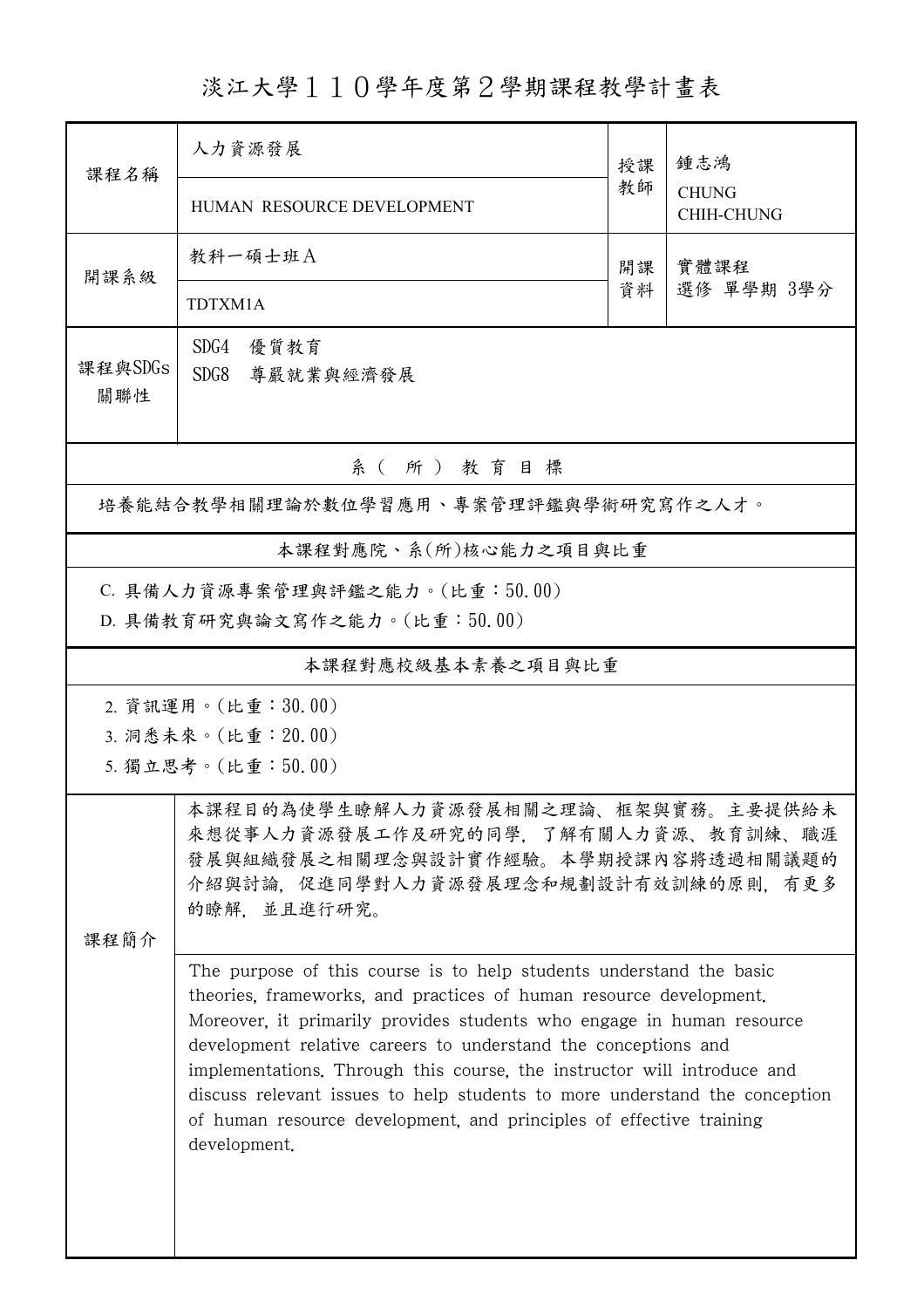## 本課程教學目標與認知、情意、技能目標之對應

將課程教學目標分別對應「認知(Cognitive)」、「情意(Affective)」與「技能(Psychomotor)」 的各目標類型。

一、認知(Cognitive):著重在該科目的事實、概念、程序、後設認知等各類知識之學習。

二、情意(Affective):著重在該科目的興趣、倫理、態度、信念、價值觀等之學習。

三、技能(Psychomotor):著重在該科目的肢體動作或技術操作之學習。

| 序<br>號         | 教學目標(中文)                                           |                          |            | 教學目標(英文)                                                                                                                                                                   |                                  |  |  |
|----------------|----------------------------------------------------|--------------------------|------------|----------------------------------------------------------------------------------------------------------------------------------------------------------------------------|----------------------------------|--|--|
| 1              | 論                                                  | 了解人力資源發展的基本慨念與理          |            | Understand the basic conceptions and theories of<br>human resource development                                                                                             |                                  |  |  |
| $\overline{2}$ | 識別、分析、評估和選擇合適的表<br>現改善方法來解決組織表現問題。                 |                          |            | Identify, analyze, evaluate, and select an appropriate<br>performance improvement approaches to resolve an<br>organizational performance problem.                          |                                  |  |  |
| 3              | 能瞭解及說明動機、衝突及溝通於<br>組織之重要性                          |                          |            | Recognize and articulate the importance of<br>motivation, conflict, and negotiation in the<br>organization                                                                 |                                  |  |  |
|                | 加強學生從事人力資源開發領域之<br>研究, 並建立一個綜合性文獻回顧<br>的研討會或是期刊論文。 |                          |            | Enable students to pursue research in HRD field<br>that will result in the<br>creation of an integrative literature review worthy of<br>conference or journal publication. |                                  |  |  |
|                | 決定及評估組織能力來適應新的學<br>習和改變                            |                          |            | Determine and evaluate the organization's ability to<br>incorporate new learning and/or change                                                                             |                                  |  |  |
|                |                                                    |                          |            |                                                                                                                                                                            | 教學目標之目標類型、核心能力、基本素養教學方法與評量方式     |  |  |
| 序號             | 目標類型                                               | 院、系 $(\text{m})$<br>核心能力 | 校級<br>基本素養 | 教學方法                                                                                                                                                                       | 評量方式                             |  |  |
| 1              | 認知                                                 | CD                       | 235        | 講述、討論、發表                                                                                                                                                                   | 作業、討論(含課<br>堂、線上)                |  |  |
| 2              | 認知                                                 | CD                       | 235        | 講述、討論、發表                                                                                                                                                                   | 作業、討論(含課<br>堂、線上)、報告(含口<br>頭、書面) |  |  |
| 3              | 認知                                                 | CD                       | 235        | 講述、討論、發表                                                                                                                                                                   | 作業、討論(含課<br>堂、線上)                |  |  |
| $\overline{4}$ | 認知                                                 | CD                       | 235        | 講述、討論、發表                                                                                                                                                                   | 作業、討論(含課<br>堂、線上)、報告(含口<br>頭、書面) |  |  |
| 5              | 認知                                                 | CD                       | 235        | 講述、討論、發表                                                                                                                                                                   | 作業、討論(含課<br>堂、線上)、報告(含口<br>頭、書面) |  |  |
|                | 授課進度表                                              |                          |            |                                                                                                                                                                            |                                  |  |  |
| 週<br>文         | 日期起訖                                               |                          |            | 內 容 (Subject/Topics)                                                                                                                                                       | 備註                               |  |  |
| 1              | $111/02/21$ ~<br>111/02/25                         | Course Introduction      |            |                                                                                                                                                                            |                                  |  |  |
| $\overline{2}$ | $111/02/28$ ~<br>111/03/04                         | Foundation of HRD        |            |                                                                                                                                                                            |                                  |  |  |
| 3              | $111/03/07$ ~<br>111/03/11                         | Learning theories        |            |                                                                                                                                                                            | 非同步遠距教學                          |  |  |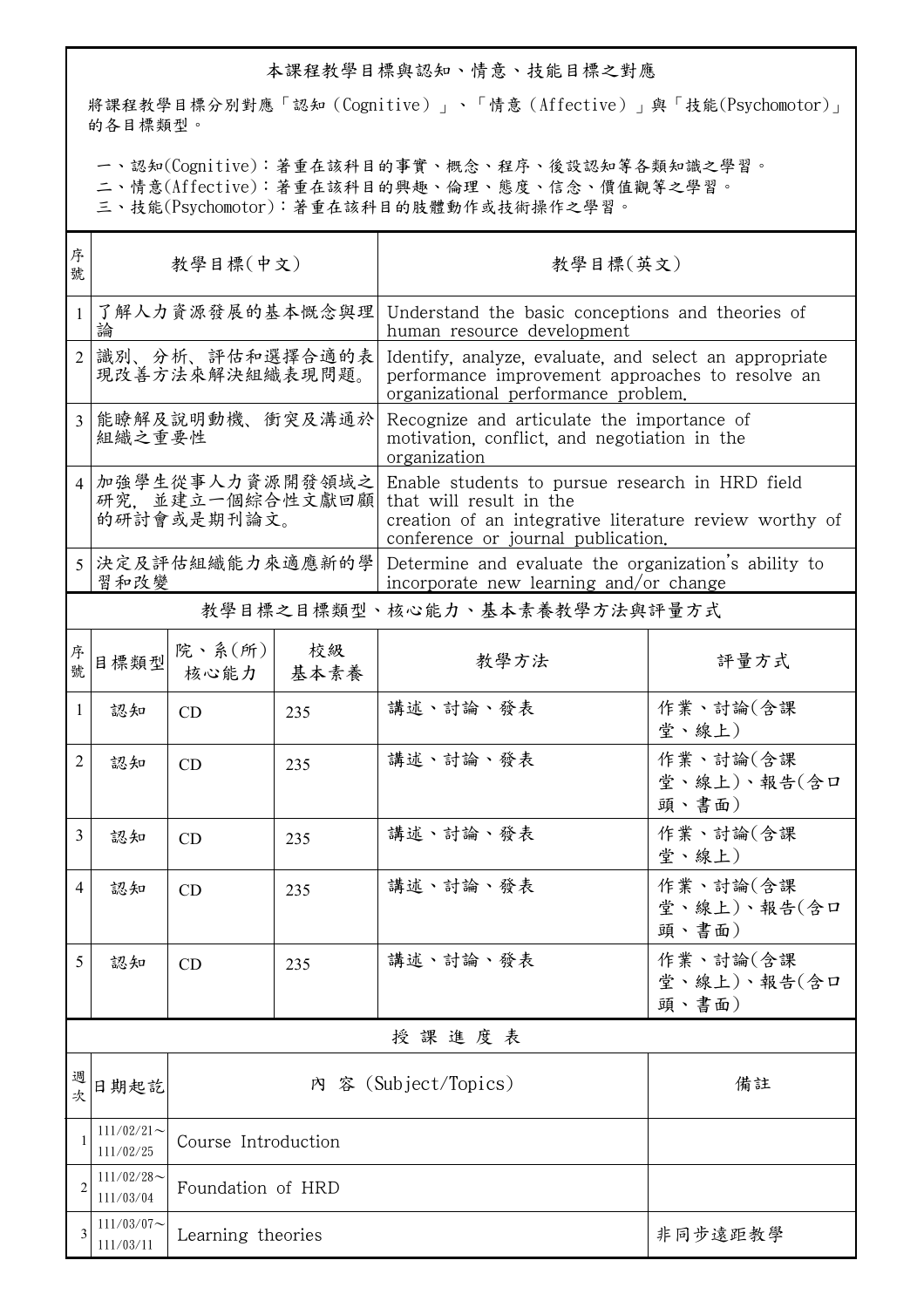| 4           | $111/03/14$ ~<br>111/03/18                                      | Creativity and Career for HRD                                                                                                                                                                                                                                                                                                                                                                                                                                                                         | 非同步遠距教學 |  |  |
|-------------|-----------------------------------------------------------------|-------------------------------------------------------------------------------------------------------------------------------------------------------------------------------------------------------------------------------------------------------------------------------------------------------------------------------------------------------------------------------------------------------------------------------------------------------------------------------------------------------|---------|--|--|
| 5           | $111/03/21$ ~<br>111/03/25                                      | Training and development                                                                                                                                                                                                                                                                                                                                                                                                                                                                              | 非同步遠距教學 |  |  |
| 6           | $111/03/28$ ~<br>Need analysis<br>111/04/01                     |                                                                                                                                                                                                                                                                                                                                                                                                                                                                                                       | 非同步遠距教學 |  |  |
| 7           | $111/04/04$ ~<br>Gamification training<br>111/04/08             |                                                                                                                                                                                                                                                                                                                                                                                                                                                                                                       | 非同步遠距教學 |  |  |
|             | $111/04/11$ ~<br>111/04/15                                      | Technology for HRD                                                                                                                                                                                                                                                                                                                                                                                                                                                                                    |         |  |  |
| $\mathbf Q$ | $111/04/18$ ~<br>111/04/22                                      | Mid term exam                                                                                                                                                                                                                                                                                                                                                                                                                                                                                         |         |  |  |
| 10          | $111/04/25$ ~<br>Evaluation<br>111/04/29                        |                                                                                                                                                                                                                                                                                                                                                                                                                                                                                                       | 非同步遠距教學 |  |  |
| 11          | $111/05/02$ ~<br>111/05/06                                      | Performance Management                                                                                                                                                                                                                                                                                                                                                                                                                                                                                |         |  |  |
| 12          | $111/05/09$ ~<br>111/05/13                                      | HRD research issues                                                                                                                                                                                                                                                                                                                                                                                                                                                                                   |         |  |  |
| 13          | $111/05/16$ ~<br>非同步遠距教學<br>Organizational HRD<br>111/05/20     |                                                                                                                                                                                                                                                                                                                                                                                                                                                                                                       |         |  |  |
| 14          | $111/05/23$ ~<br>111/05/27                                      | Communication                                                                                                                                                                                                                                                                                                                                                                                                                                                                                         |         |  |  |
| 15          | $111/05/30$ ~<br>非同步遠距教學<br>Leadership development<br>111/06/03 |                                                                                                                                                                                                                                                                                                                                                                                                                                                                                                       |         |  |  |
| 16          | 111/06/06<br>111/06/10                                          | International HRD                                                                                                                                                                                                                                                                                                                                                                                                                                                                                     |         |  |  |
| 17          | $111/06/13$ ~<br>111/06/17                                      | Final online exam                                                                                                                                                                                                                                                                                                                                                                                                                                                                                     |         |  |  |
| 18          | $111/06/20$ ~<br>111/06/24                                      | Trends of HRD                                                                                                                                                                                                                                                                                                                                                                                                                                                                                         |         |  |  |
| 修課應<br>注意事項 |                                                                 | The participators need to develop a team conference paper through the<br>course, and deliver the final draft to the instructor in the end of semester.<br>The conference paper is an approved research paper on a topic chosen from<br>an approved list provided by the instructor.<br>The paper will be sufficiently long enough to cover the paper topics in<br>depth and will utilizing APA style formatting through final rough draft.<br>Final draft will be in an instructor designated format. |         |  |  |
| 教學設備        |                                                                 | 電腦、投影機                                                                                                                                                                                                                                                                                                                                                                                                                                                                                                |         |  |  |
| 教科書與<br>教材  |                                                                 | 1. Swanson, R. A. & amp; Holton, E. F. (2009). Foundations of human<br>resource development. San Francisco, CA: Berrett-Koehler Publishers.<br>2. Handout                                                                                                                                                                                                                                                                                                                                             |         |  |  |
| 參考文獻        |                                                                 | McGuire, D. (2014). Human resource development. London: SAGE Publications<br>Ltd.<br>American Psychological Association (2009). Publication manual of the<br>american psychological association (6th). American Psychological Association.                                                                                                                                                                                                                                                            |         |  |  |
|             |                                                                 |                                                                                                                                                                                                                                                                                                                                                                                                                                                                                                       |         |  |  |